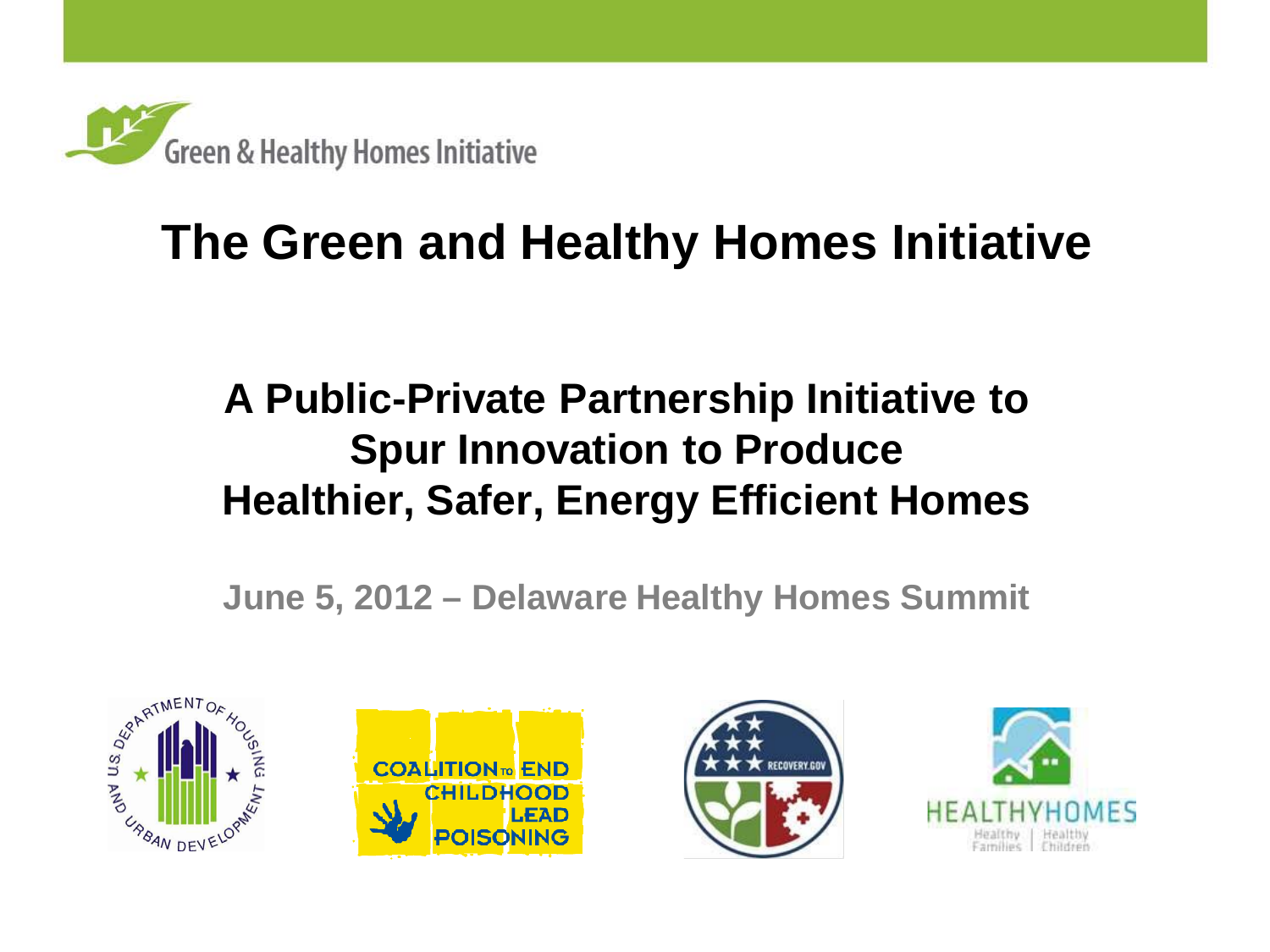

The Green and Healthy Homes Initiative is a social innovation designed to improve government efficiency and capitalize on investments in energy efficiency to deliver green, healthy, and safe homes in low and middle income communities.

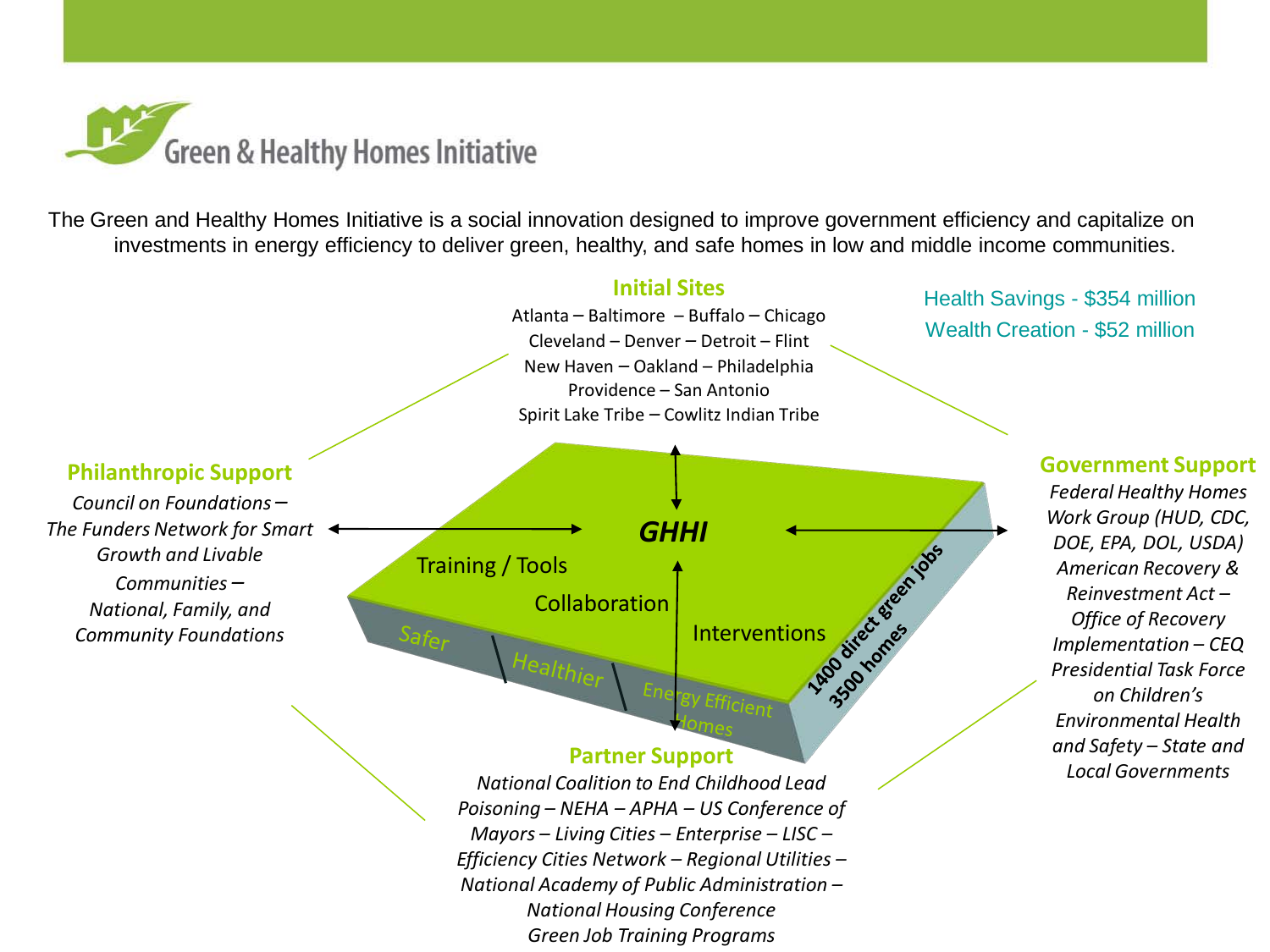

## **The Burden of Unhealthy and Energy Inefficient Homes**

Ξ

American taxpayers lose **hundreds of millions** every year in medical bills, skyrocketing energy costs and lost wages due to inefficient and unhealthy housing conditions.

Nearly **6 million** households live with moderate to severe physical housing problems which place them at-risk for illnesses and injuries including asthma, slip and falls, and respiratory illnesses

Low income households spend **14%** of income on energy compared with only **3.5%** for other households

Total annual costs for certain childhood environmental diseases are estimated to be **\$54.9 billion**

#### **This sum amounts to 2.8 percent of total U.S. health care costs**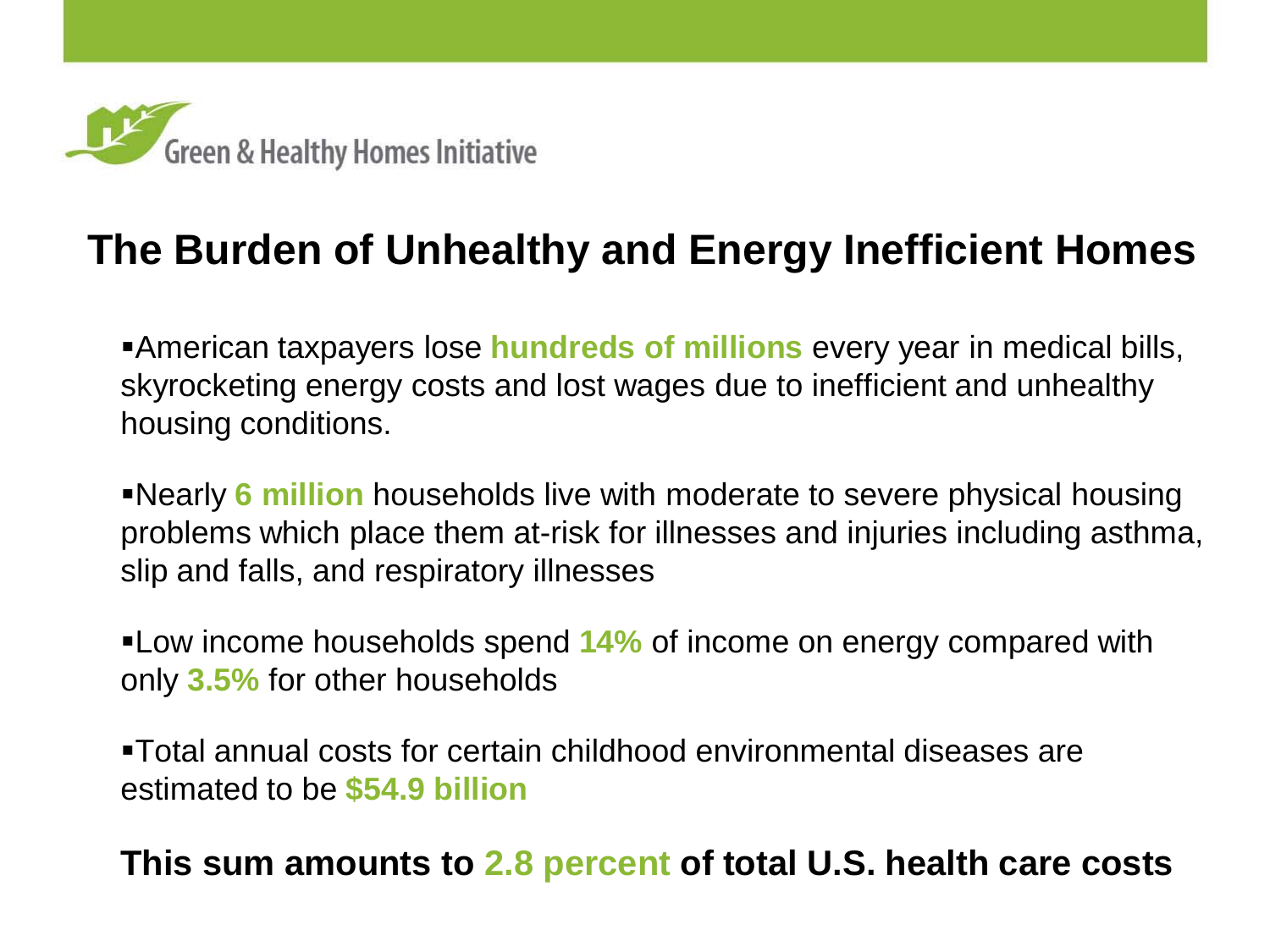

## **The Green and Healthy Homes Vision**

GHHI is designed as a comprehensive approach to offer integrated health, safety, lead hazard reduction, energy efficiency, and weatherization interventions in low to moderate income homes.

Maximizes public and philanthropic investments for **5 major benefits:**

- $\checkmark$  Government innovation in service delivery
- $\checkmark$  Development of sustainable community-based "green collar" jobs and social enterprise
- $\checkmark$  Creation of stable and sustainable green and healthy homes in low-income neighborhoods
- $\checkmark$  Measurable improvements in health outcomes for children and families
- $\checkmark$  Wealth Retention and Foreclosure Prevention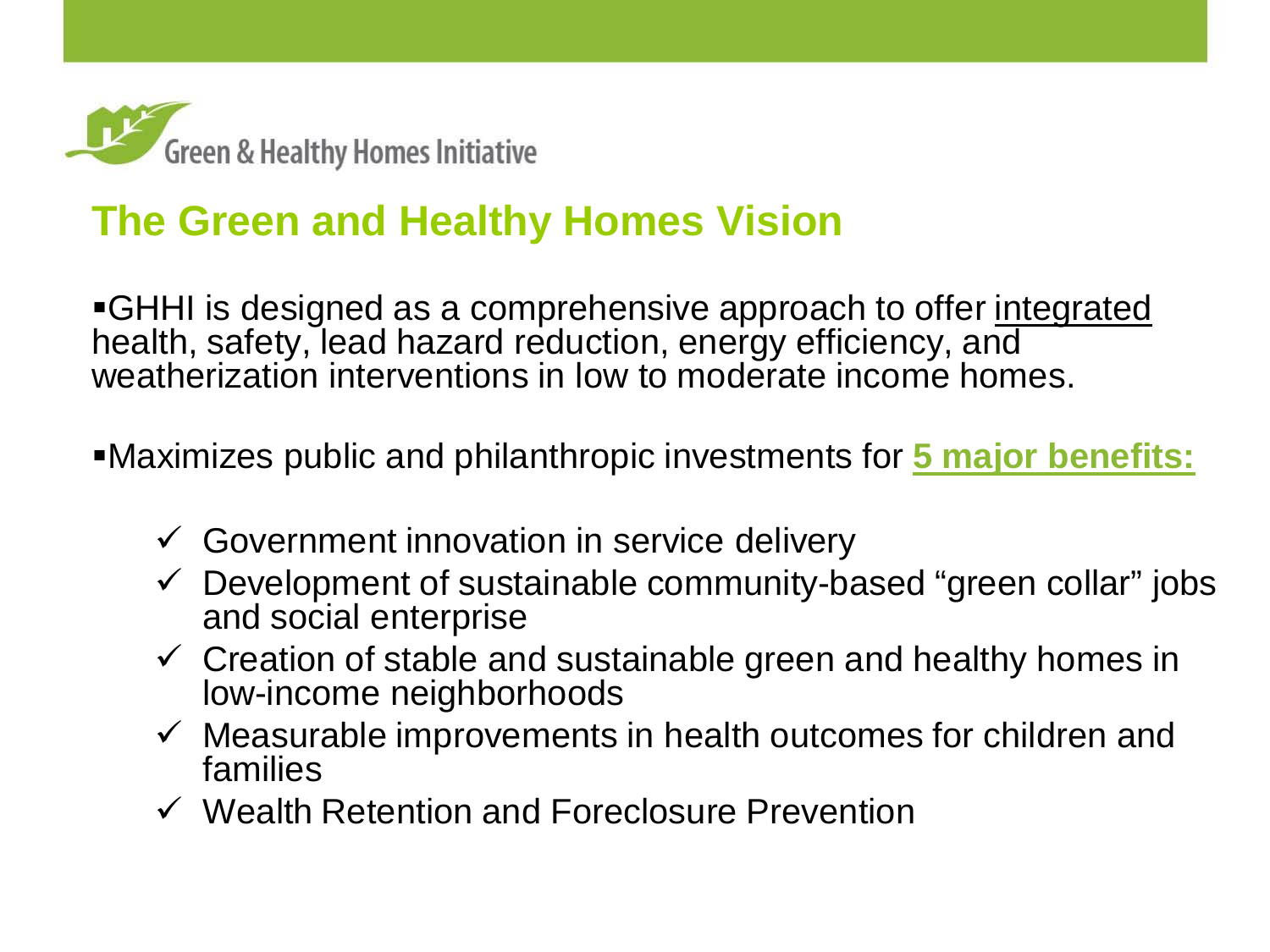

## **GHHI Pilot**

- 15 communities 13 cities, and 2 Native American Tribes
- GHHI federal partners are led by HUD
- Additional partners include the Interagency Work Group on Healthy Homes, national and local foundations and affinity groups, Health Care providers, Utility Foundations, and the White House Office of Recovery Implementation
- National Coalition to End Childhood Lead Poisoning designed GHHI and leads the national Technical Assistance, Best practice Development and Coordination.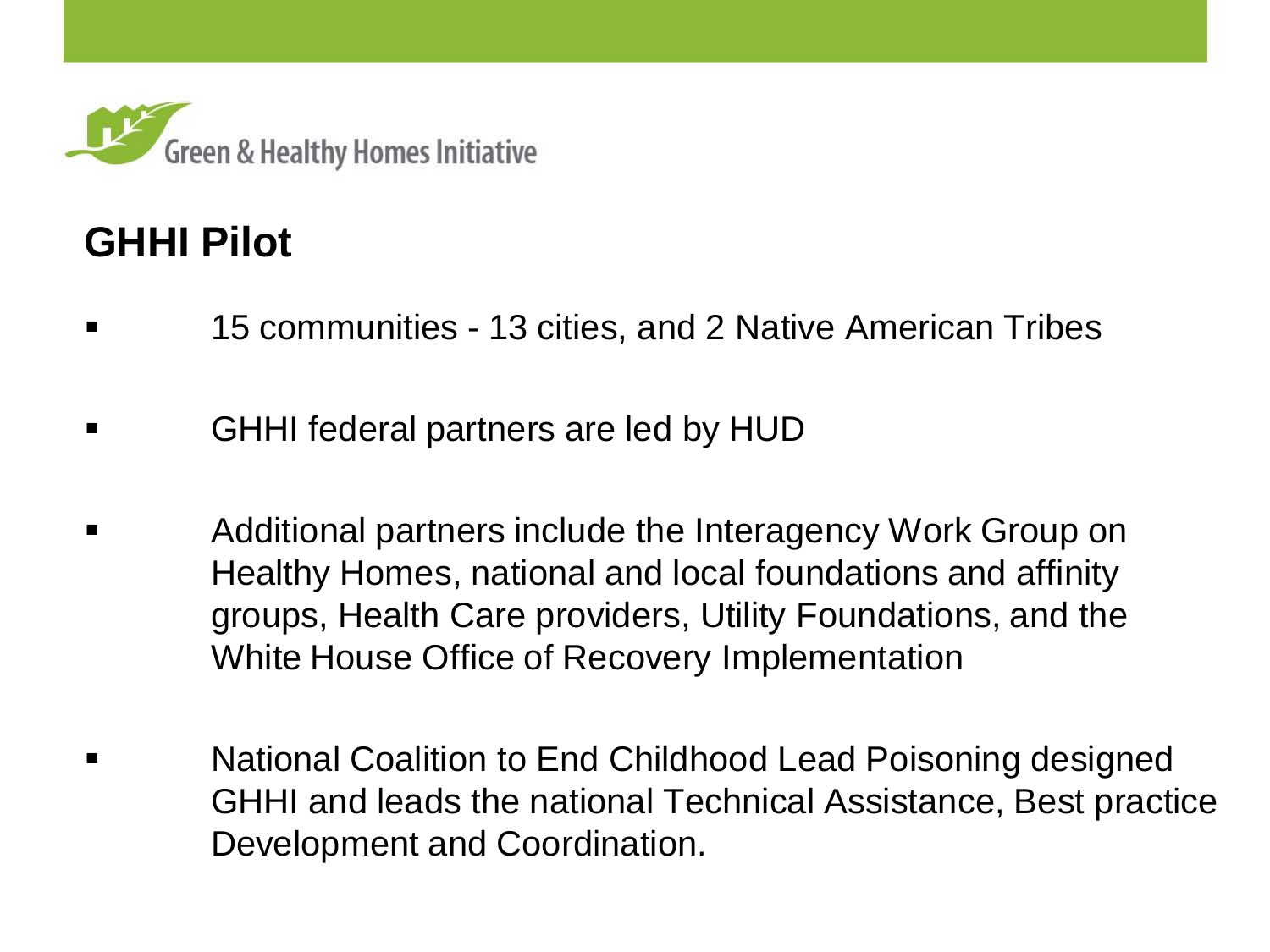

**www.GHHI.org**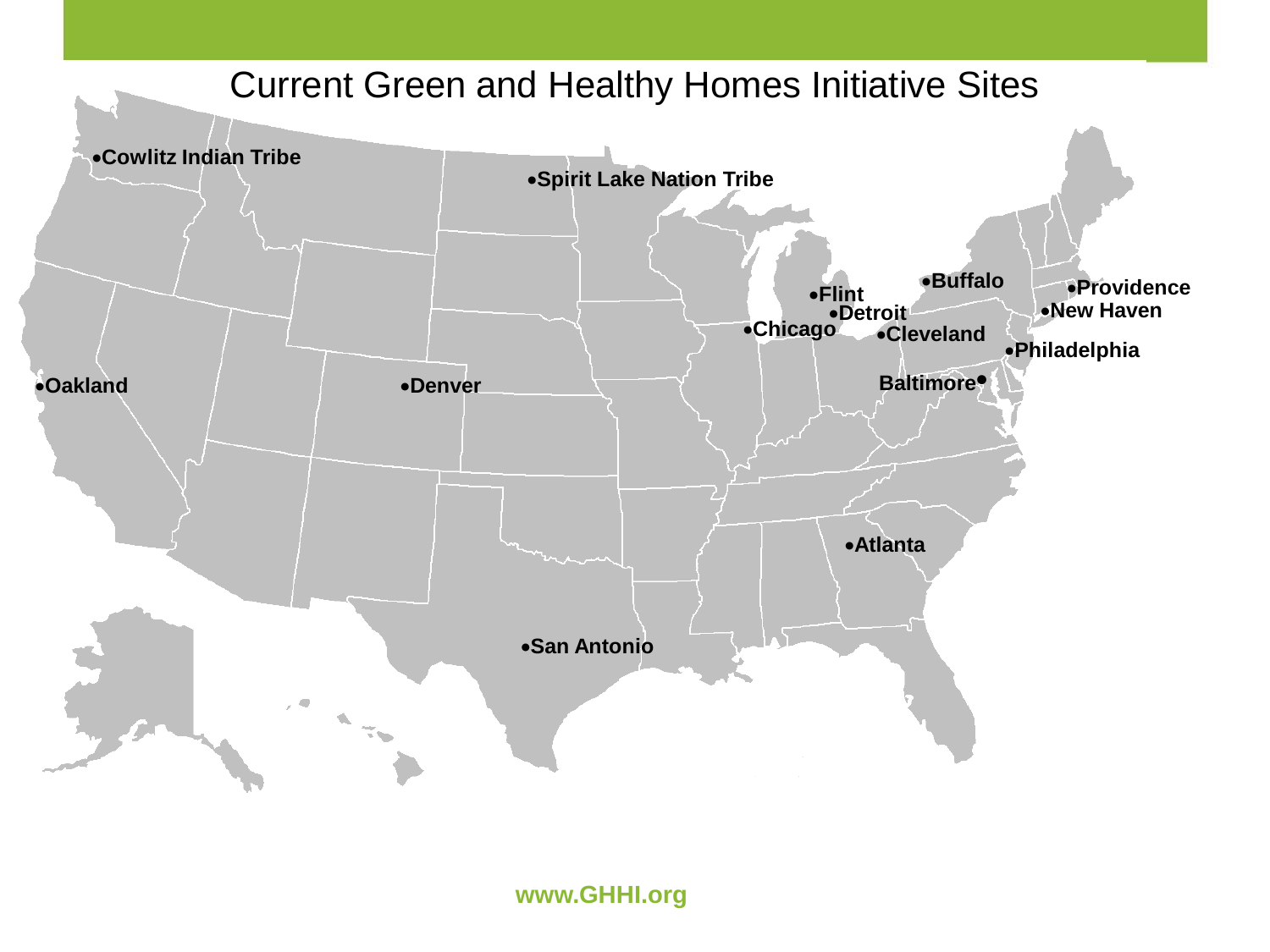

## **Recent and Current Activities**

- Evaluation Framework with Harvard School of Public Health
- Selection of Efforts to Outcome (ETO) system for data platform
- **IDED 11 FE Artified Barriers and Opportunities to Make Housing Green and 1** Healthy Through Weatherization Report
- **Technical Assistance and Capacity Building for 15 sites**
- Unit Production underway in multiple sites
- **Hiring of GHHI coordinators 4 sites identified**
- National Dialogue with National Academy of Public Administration
- Workforce Development & Guidelines to Home Energy Upgrades
- Site Compacts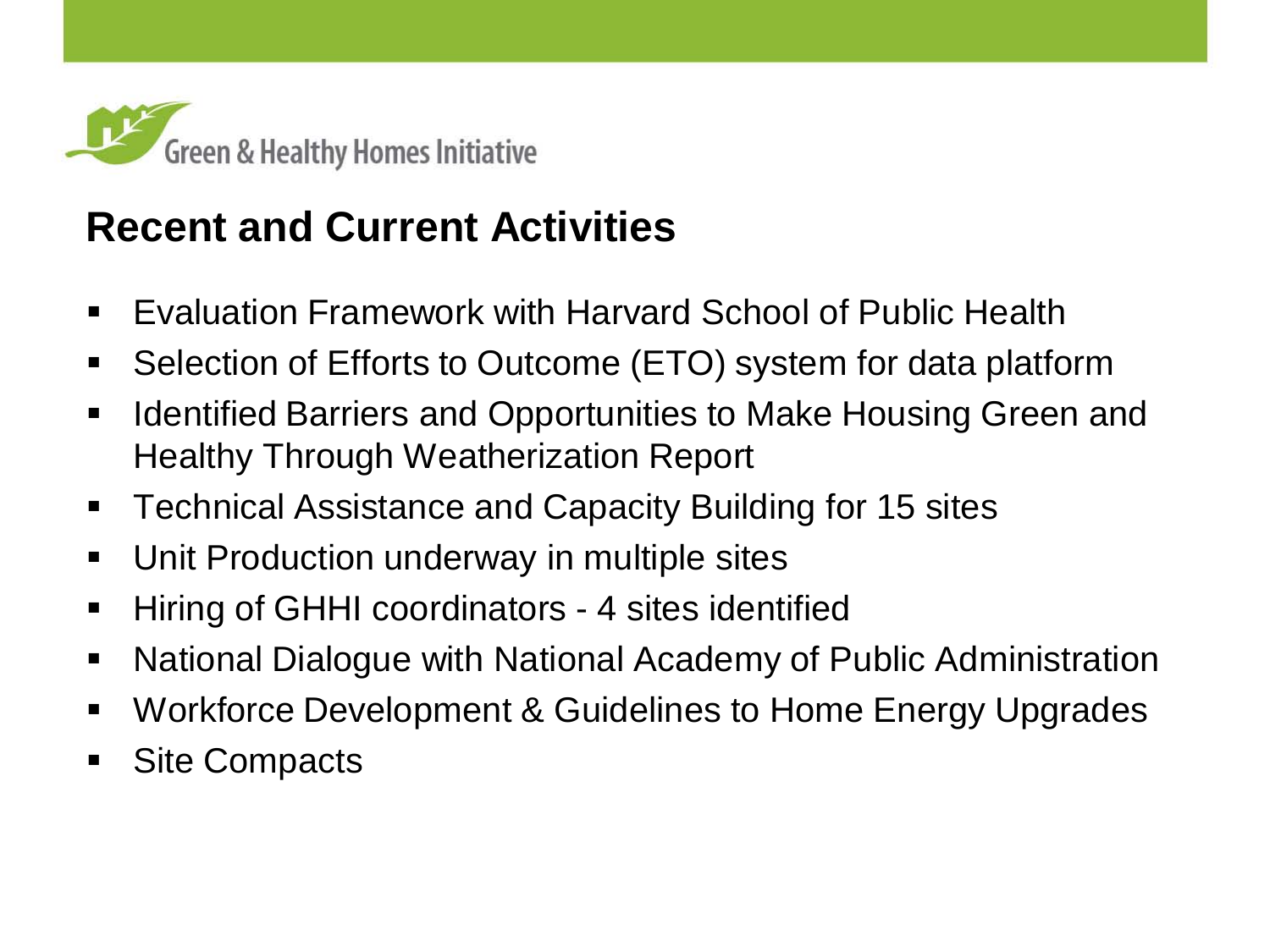

## **GHHI Site Compact**

- Set of core standards, principles, and practices
- Vehicle of public commitment and accountability
- Signed by local government (Mayor, Tribal Chairperson, County Executive) and executive leadership of key stakeholders
- Sites commit to:
	- $\checkmark$  Comprehensive assessment and intervention process
	- $\checkmark$  Coordination among related agencies
	- $\checkmark$  Implementing green job training and hiring practices
	- $\checkmark$  Sharing data, identifying barrier and recommendations
	- $\checkmark$  Establishing a Learning Network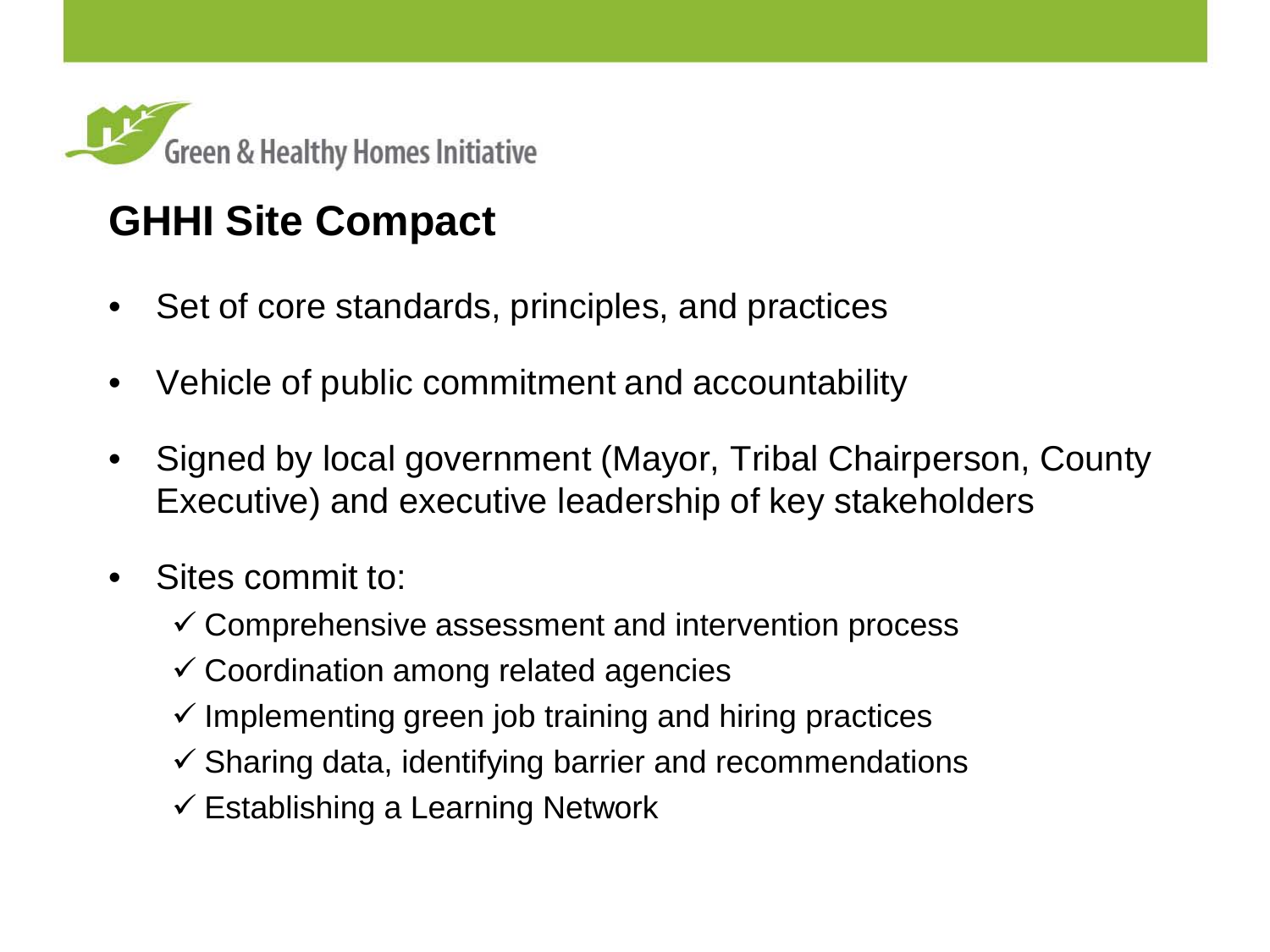

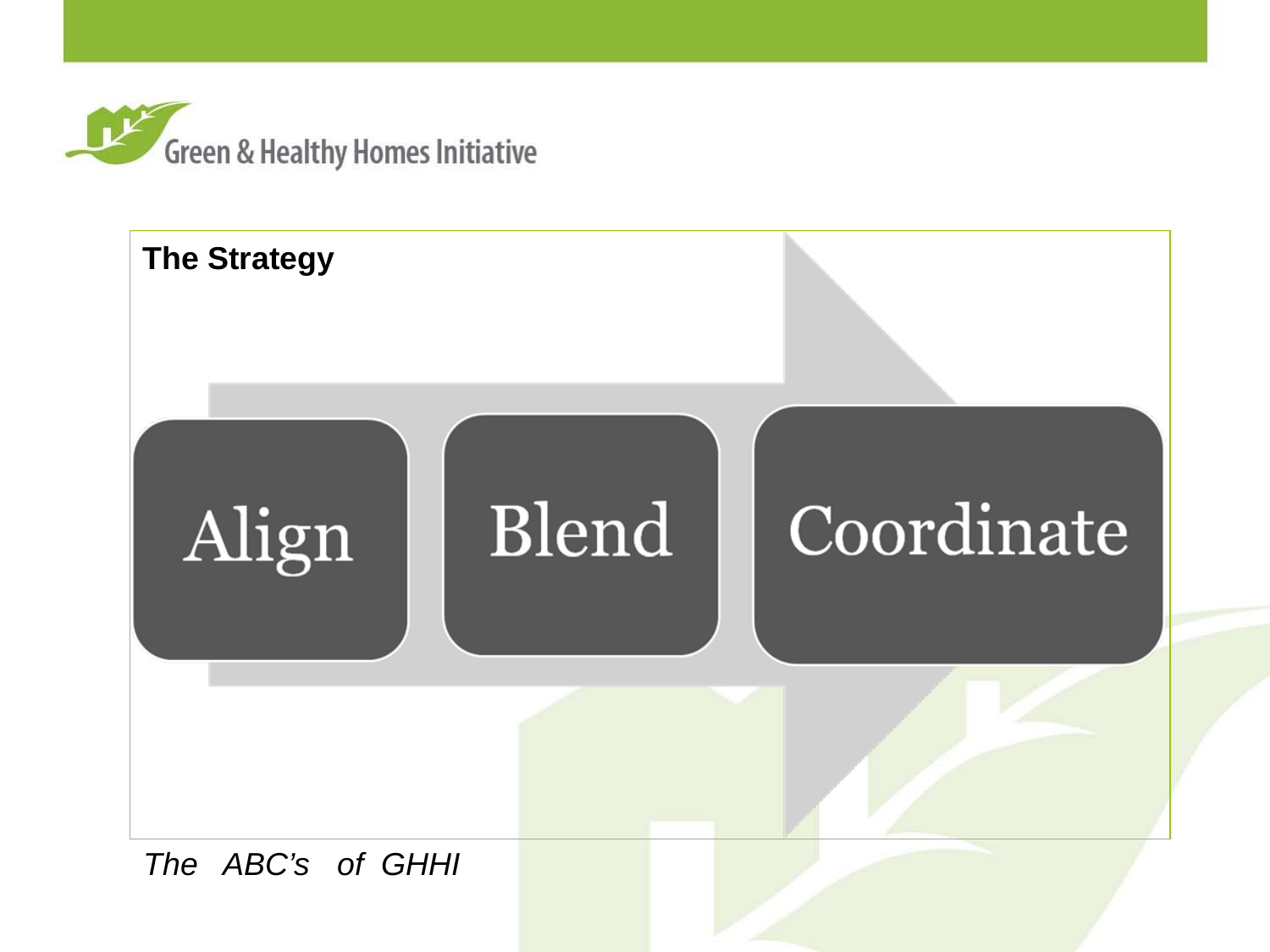

## **GHHI Pilot Projected Outcomes**

During the initial 2 years, GHHI will produce:

- Over 3,500 Comprehensive Assessments
- Over 3,500 Green and Healthy Homes Interventions
- Between 250-500 units per site
- Over 1,400 high quality green jobs nationally through GHHI trainings and certifications (Metric determination underway)

Housing improvements in 3,500 homes is expected to produce:

- Energy savings of \$350 for a total of \$1,225,000 per year;
- Health care savings from asthma of  $$247,300,000$  per year;
- Health care savings from lead of \$68,400,000 per year;
- Health care savings from injury prevention of \$2,865,625 per year;
- Total savings of **\$319,790,625** per year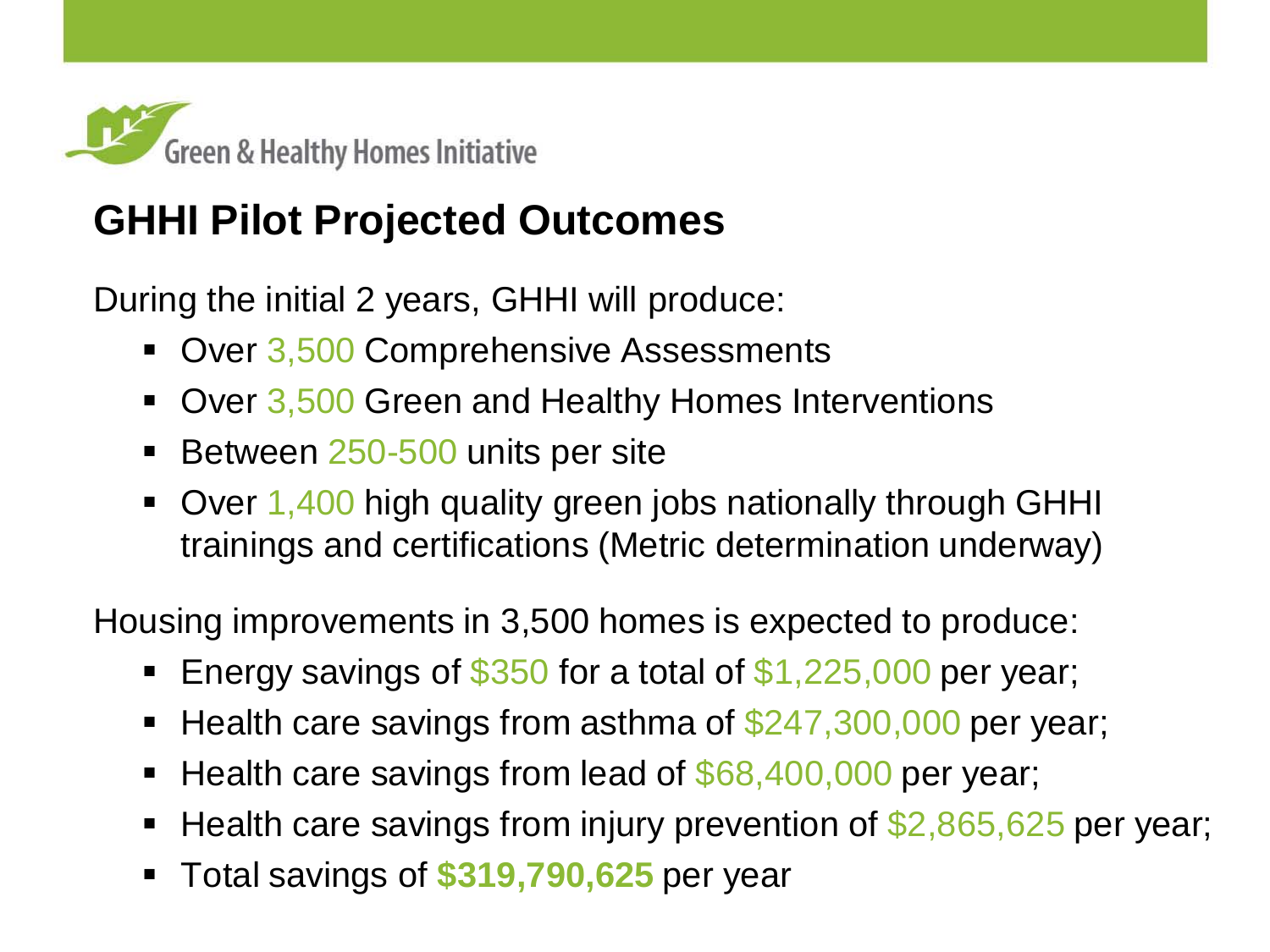

## **GHHI Results to Date**

- Unit production is underway in several sites, other sites have begun pulling together resources and infrastructure
- Organizations such as the U.S. Conference of Mayors and Living Cities and corporate and philanthropic foundations have committed over \$20 million to support local GHHI efforts
	- $\checkmark$  Health and Safety Benefits (reduced ER visits and hospitalizations)
	- Energy Consumption reductions (~\$360/year)
	- $\checkmark$  Efficiency and cost savings (20-25%)
	- $\checkmark$  Increased Access to Resources for families (one stop shop)
	- $\checkmark$  500 persons trained Green and Healthy assessments and interventions (Wage increases from \$9 to \$15-\$22 per hour)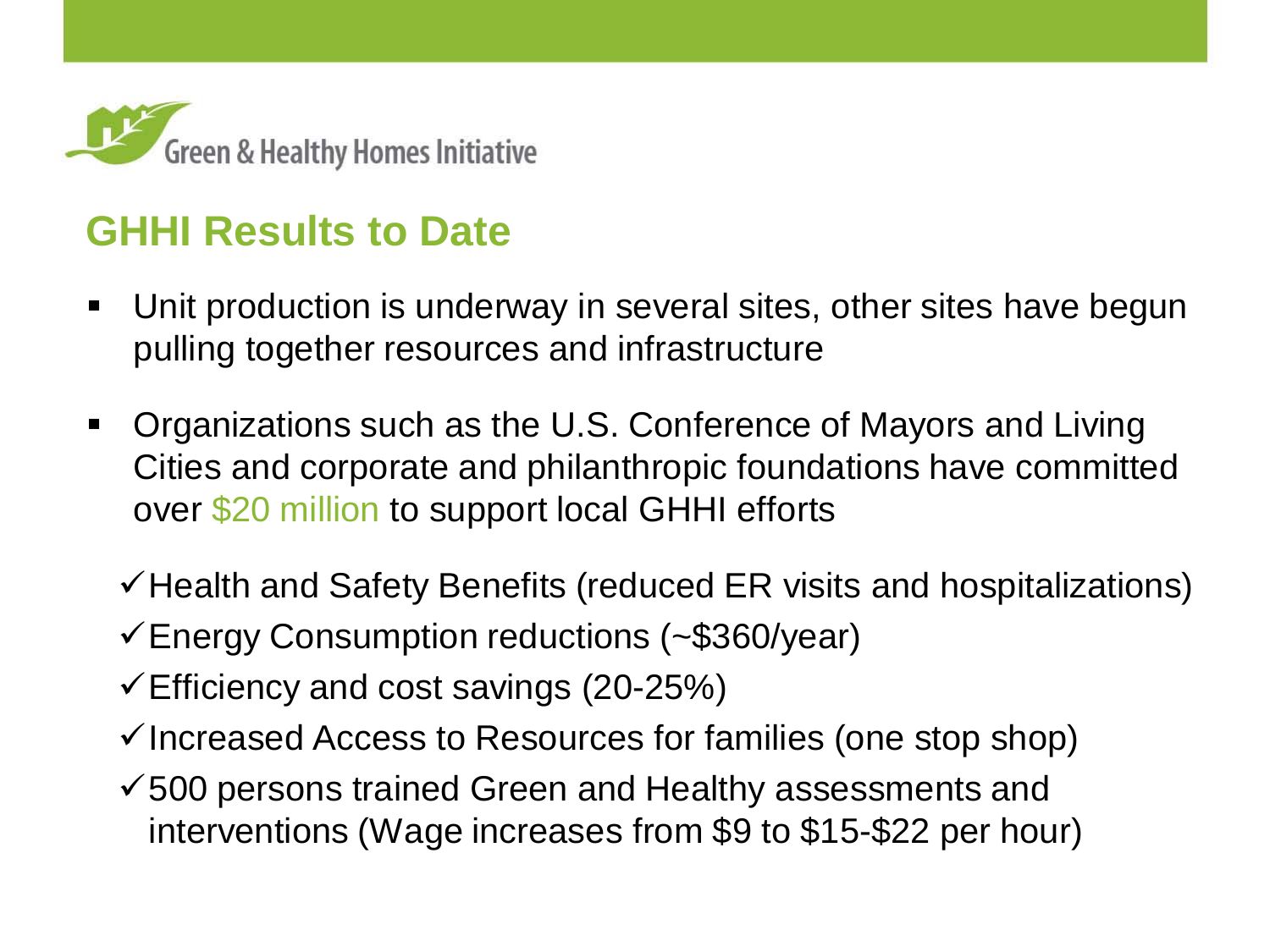

## **Current and Future Needs**

- National Office Infrastructure Technical Assistance, Advocacy, Policy and Program staffing
- Site-based GHHI Coordinators
- Support for national and local data platform build out/Handheld Assessment Tools
- Multidisciplinary Evaluation Harvard School of Public Health, Business School, and Kennedy School of Government
- National Policy, Education and Advocacy Work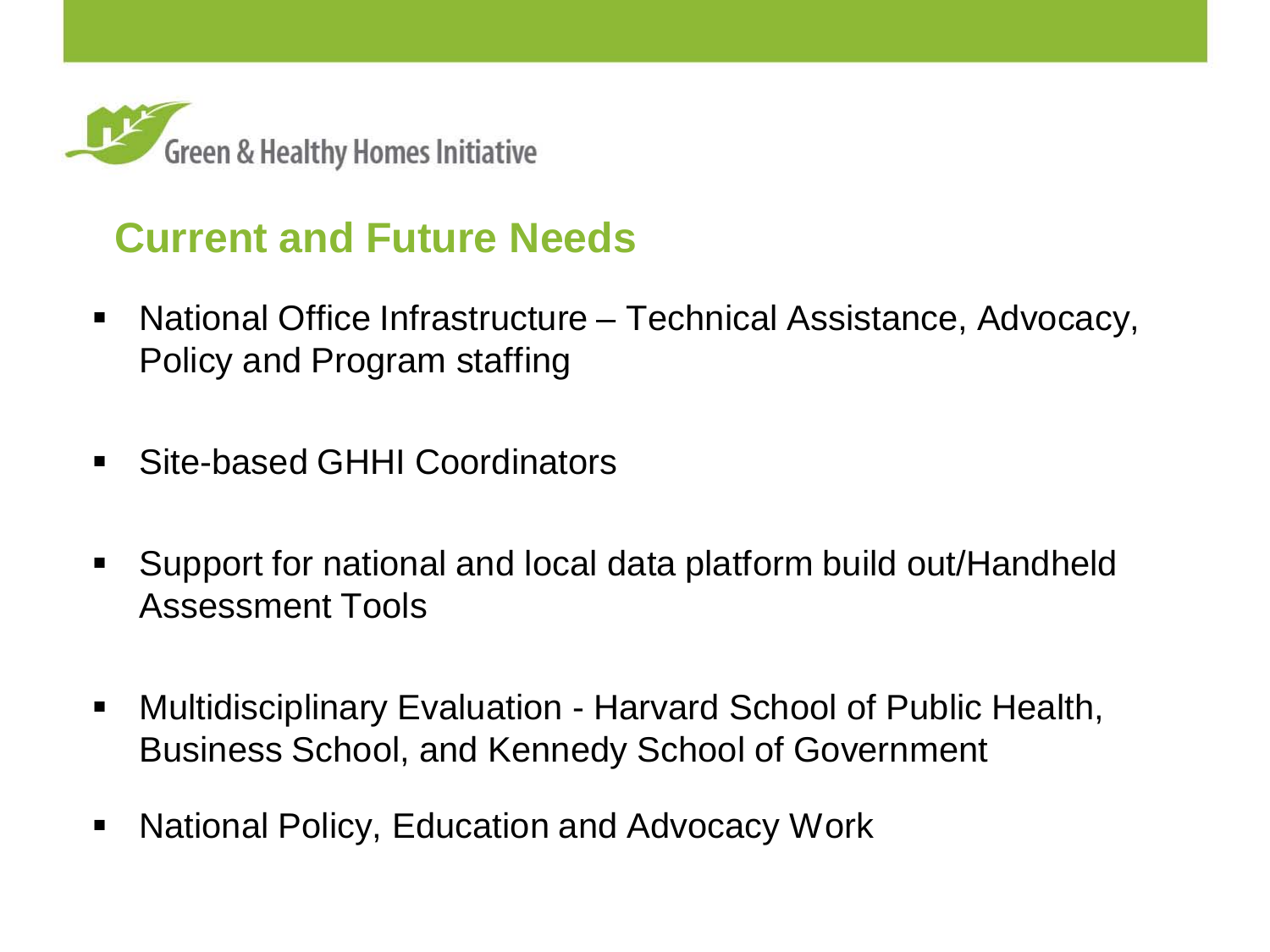

#### Smith Family – 5004 Alhambra Avenue (Homeowner)

- Family of five with a son, age 6, who has severe asthma
- History of repeated asthma episodes resulting in hospitalizations on average of three times per year since birth (Average stay 1 week each time)
- Triggers: Asthma triggers (rodents, dust mites, excessive moisture, VOCs, poor weatherization, poor indoor air quality)

GHHI Intervention Cost: \$8,826

Non- GHHI Process: \$10,615 (Net projected savings of \$1,879)

Programs Engaged: HUD OHHLHC, MEA, CDBG, CSBG, Foundations

- Results: Son has not been hospitalized due to asthma triggers in the home since the intervention in 2009, resulting in savings of avoided medical costs of \$48,300 in first year alone
	- Allergens and lead hazards remediated
	- Home weatherized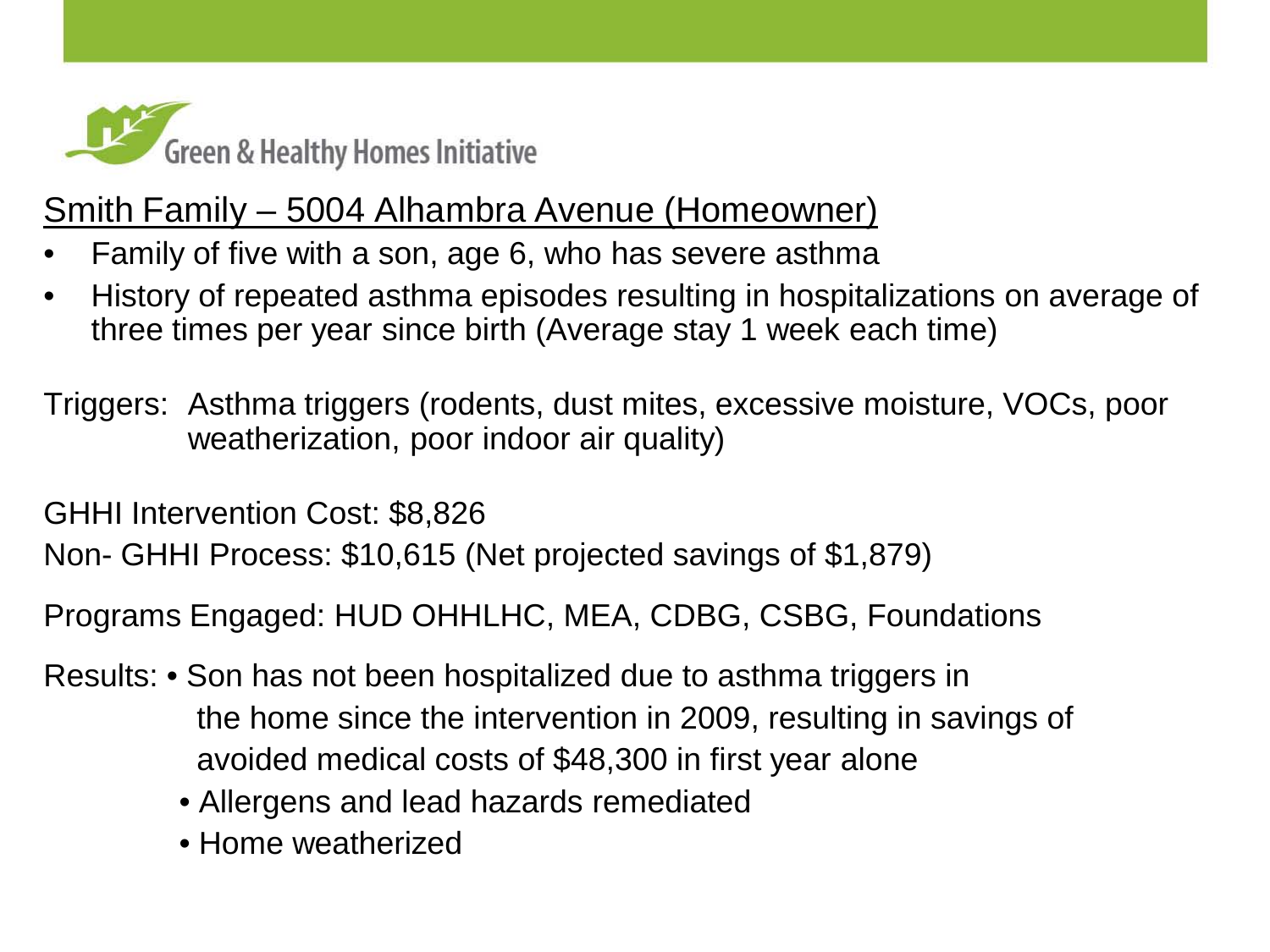

#### O'Bannon Family – 3917 W. Garrison Avenue (Homeowner)

- History of asthma episodes resulting in 13 hospitalizations for youngest of two children with asthma in the home
- Prior lead poisoned children in the home

Triggers: Allergens (mice, pests, mold, dust mites); lead hazards

GHHI Intervention Cost: \$15,444

Non- GHHI Process: \$21,310 (Net projected savings of \$5,866)

Programs Engaged: HUD OHHLHC, MEA, CDBG, CSBG, Foundations

Results: • Allergens and lead hazards remediated

- Daughter has not been hospitalized since the intervention resulting in avoided medical costs of \$53,000
- Home is weatherized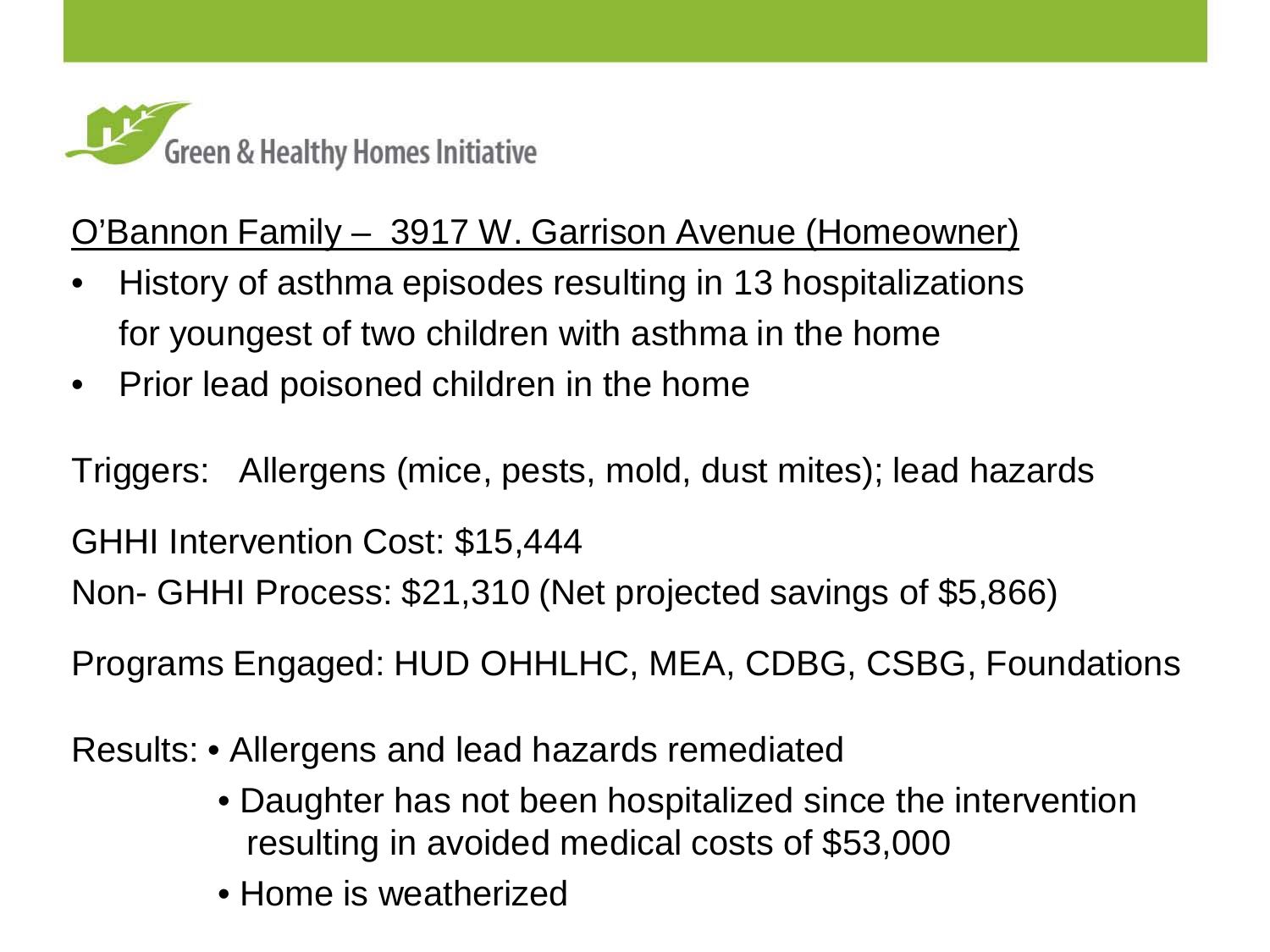# Future HUD Support

HUD/OHHLHC intends to continue support for those cities/counties/states that are providing comprehensively assessing units, and coordinating interventions. We are planning to certify communities as Safe and Healthy Home Investment Partnership (SHHIP) communities.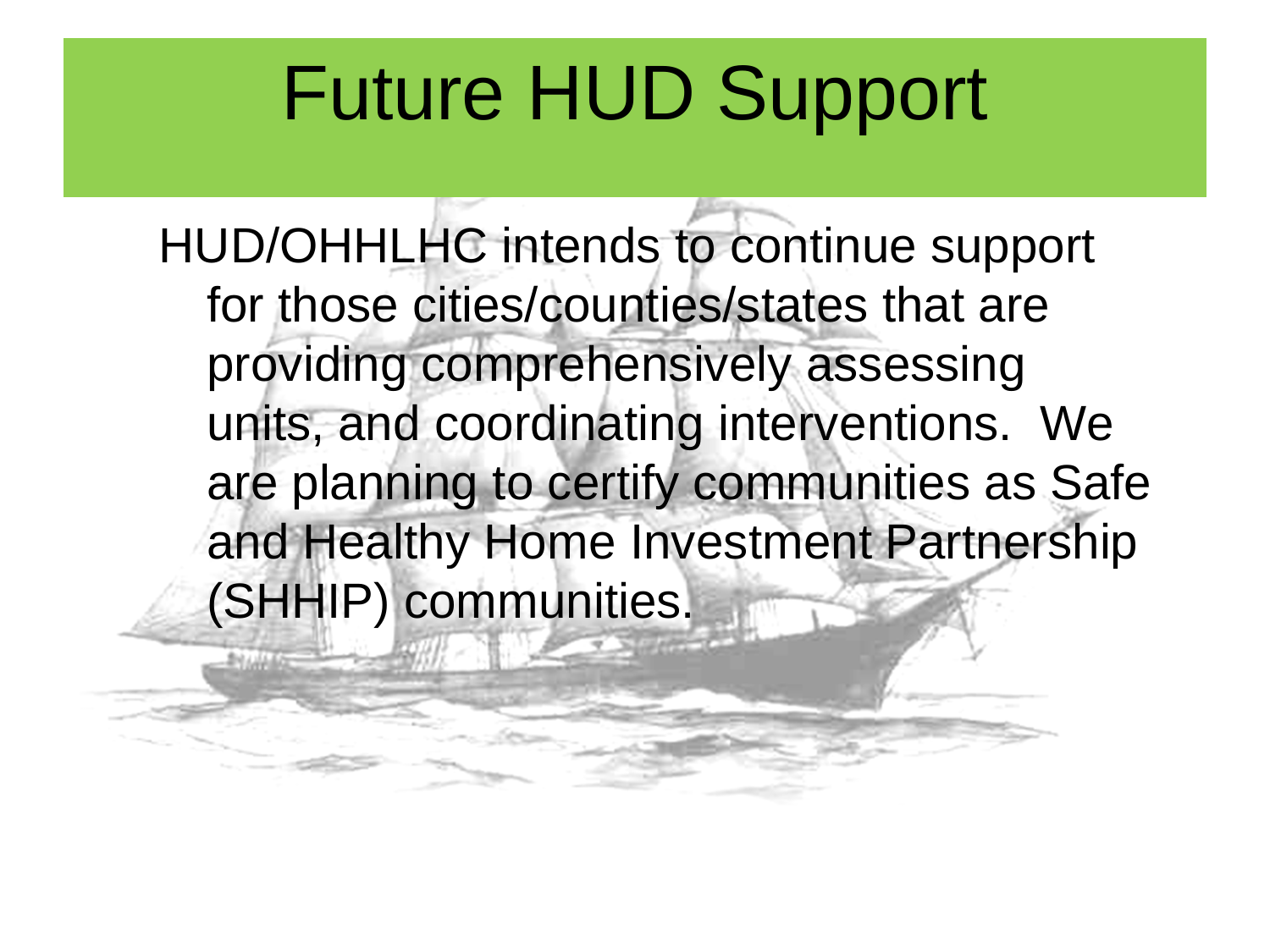## **The SHHIP is a certification System.**

• It certifies that a community is using the best practices to deliver services to its citizens.



**What is the SHHIP?**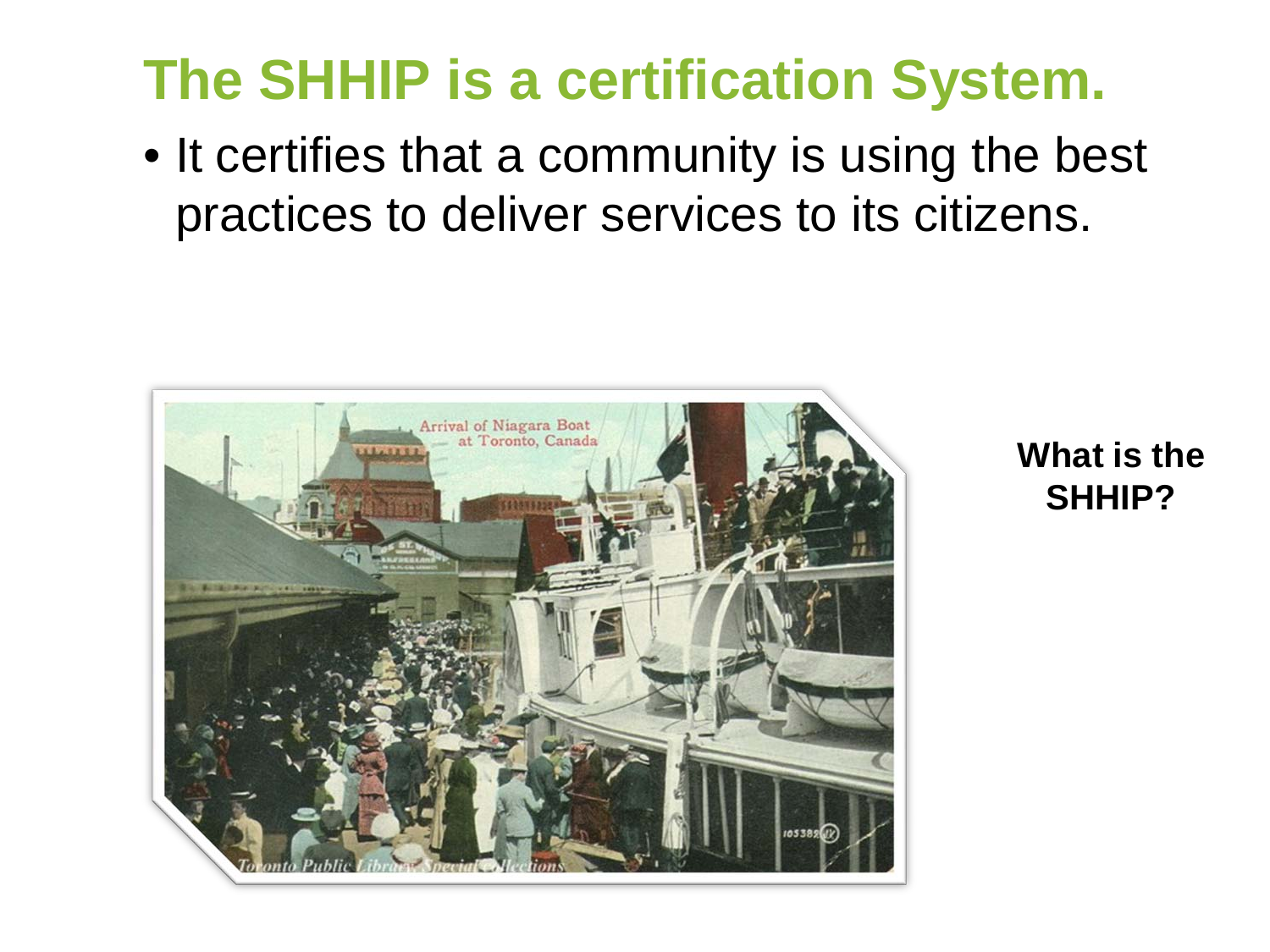## **The SHHIP is a certification System.**

• Interventions are based on a household's interaction with their home.



**What is the SHHIP?**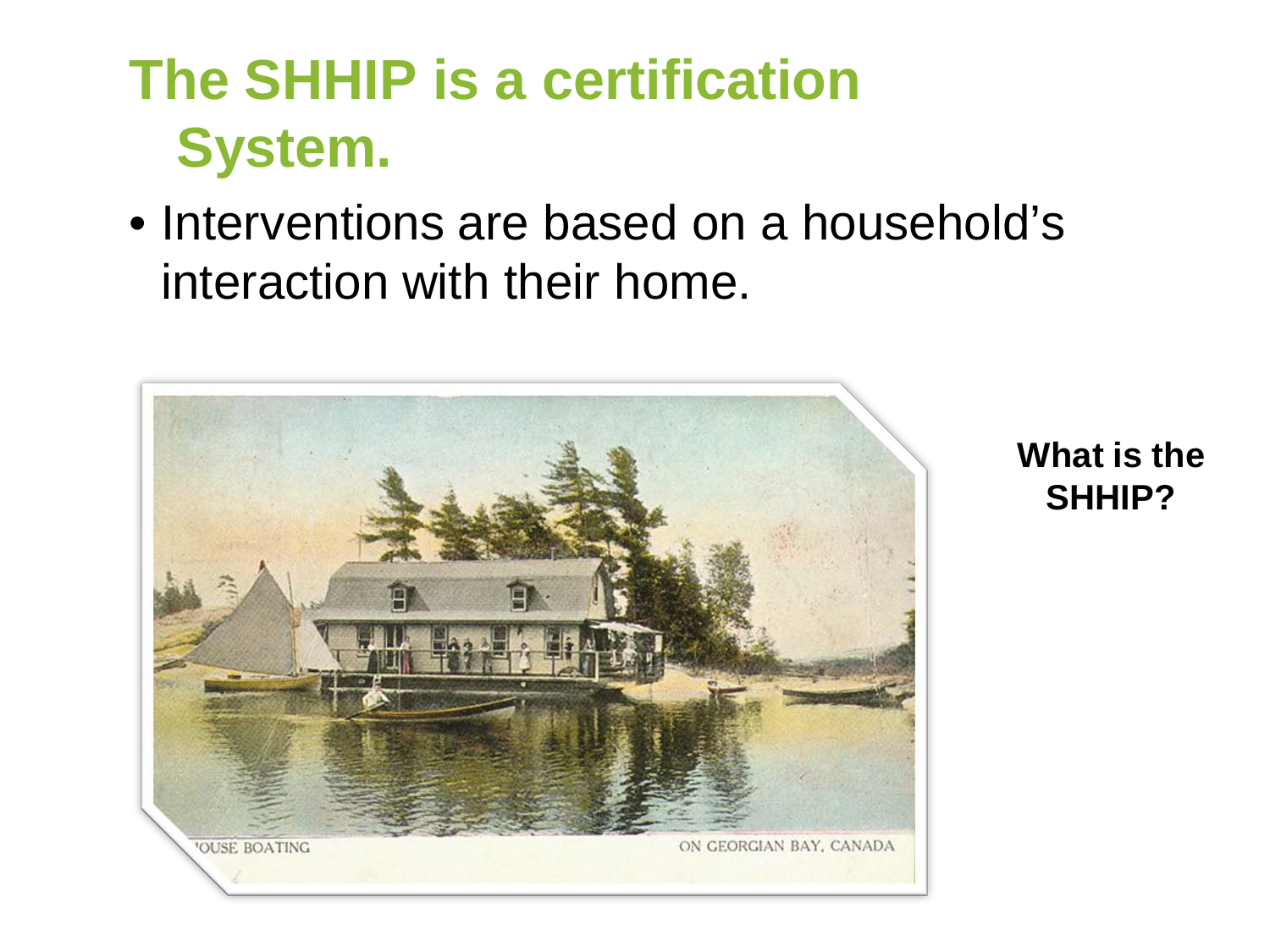## **The SHHIP is a certification System.**

• Interventions are funded by braiding together of federal funds at the local level.



**What is the SHHIP?**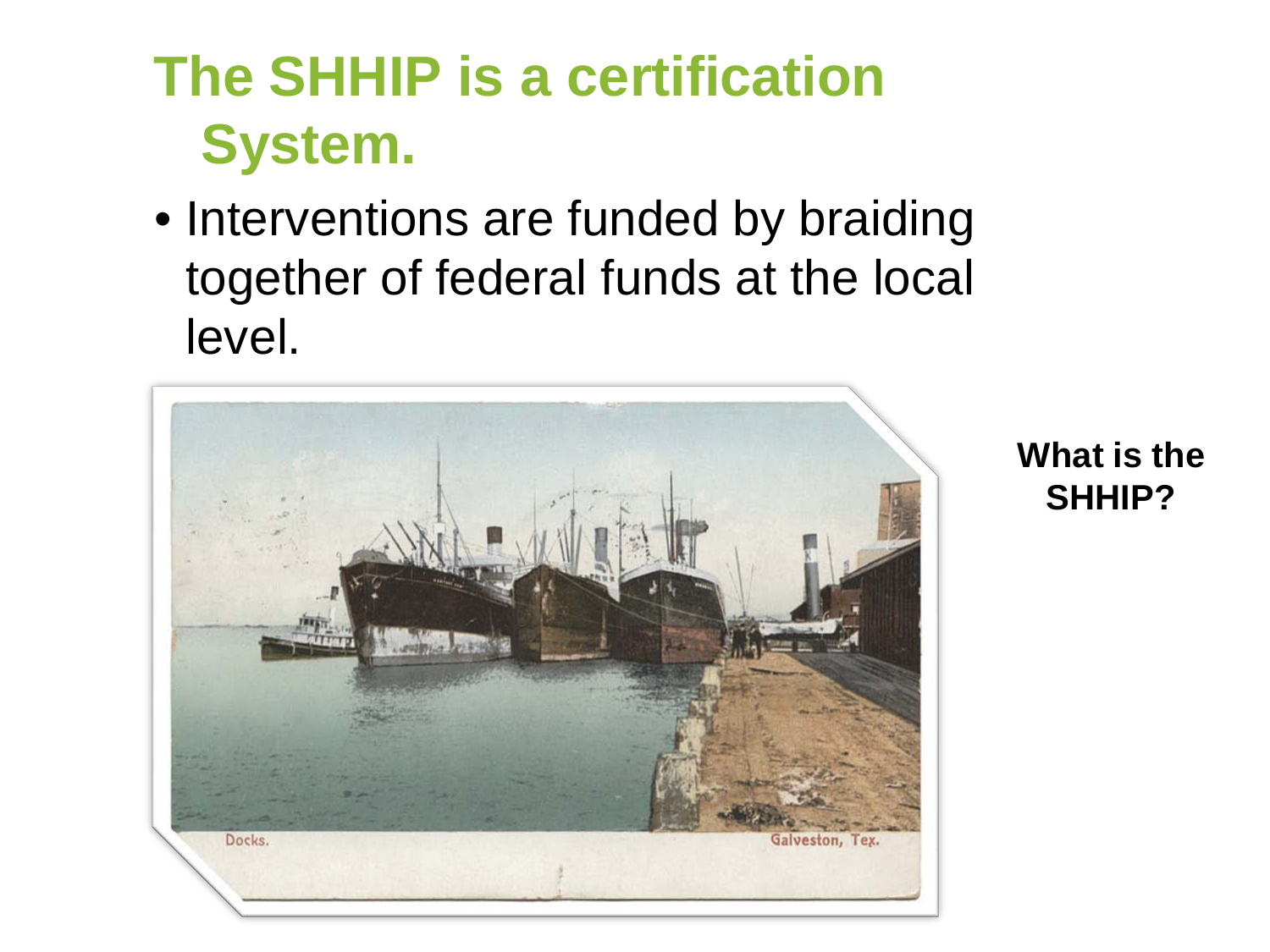

**What is the SHHIP?**

## **Certification provides two benefits:**

- 1. Potential NOFA points
- 2. Federal recognition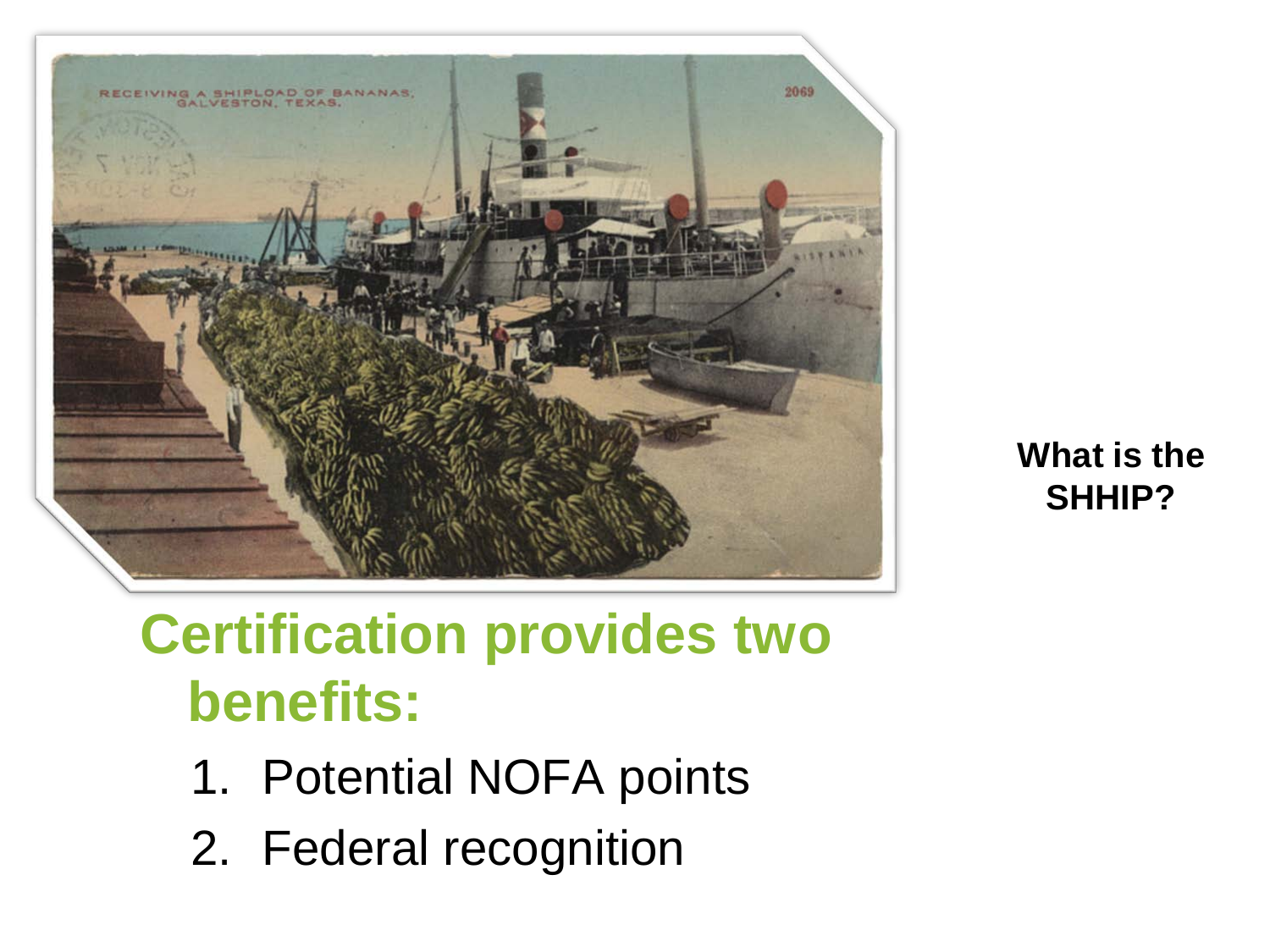

## **Martin Nee, Division Director**

## **Regional Management and Technical Support**

## **HUD Office of Healthy Homes**

## **202-402-6087**

**martin.j.nee@hud.gov**